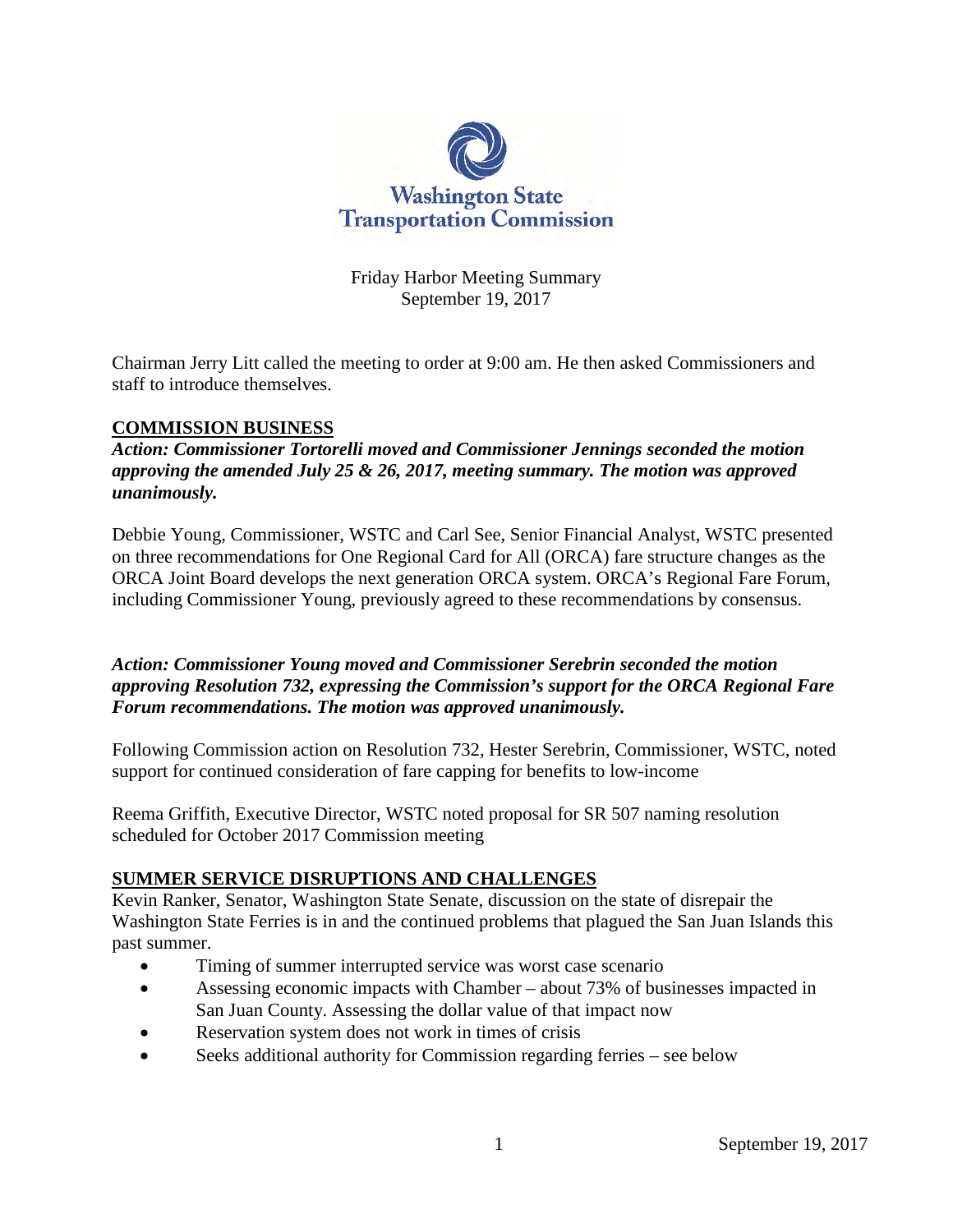- 20% of runs cancelled is the Washington State Ferries route performance metric instead of a metric addressing the percent of total route capacity. So, capacity lost on runs being temporarily serviced with a smaller boat (less vehicle capacity) is not factoring into performance considerations.
- The requested preservation & maintenance amounts in Governor Budget greatly below necessary amounts. Woefully inadequate – \$99 million needed vs. \$9.7 million provided in the Governor's budget.
- Need better communication strategy about the interruptions media did not help
- Should use capacity reduced, not runs cancelled as metric
- Fix reservation system for crisis situations
- Seek increased Washington State Ferries (WSF) oversight role by the Commission

Commissioner Young are there steps we can take now.

Kevin Ranker, is not sure what type of oversight by Commission would be helpful yet, but wants to have that conversation with other Senators as well. Not hammer oversight, but oversight as advocate for WSDOT (such as for including necessary funding in the Governor's budget).

Roger Millar, Secretary WSDOT, notes that the Governor's budget must balance – needs to match the revenue projection. So, cannot address the full preservation and maintenance backlog, just as for bridges, etc. With practical design, state of good repair, safety, and then capital projects is new priority order instead of capital projects as in the past.

Commissioner Litt notes that working to ensure planning reflects this order of priorities as well.

Shiv Batra Commissioner, WSTC, also a matter of equity for ferries vs. other transportation infrastructure. Ferries getting less of all portions of the budget relative to other infrastructure. So, an equity issue for residents of the islands (particularly in San Juan Islands without state roads).

Sen. Ranker, the return for state revenues for residents of San Juan Islands is the lowest (Capron funds does not adequately address this). Regarding Mr. Millar's comments, Sen. Ranker would like prioritization to include categories for only ferry served communities (San Juan Islands, Vashon) to ensure adequate services.

Commissioner Young, with \$37 million maintenance backlog for one boat, when does those maintenance costs trigger an investment in a new boat? Ms. Scarton, a huge problem, but reality is we need to do both.

Amy Scarton, Assistant Secretary, Washington State Ferries, WSDOT, addressed three major points:

- 1. Overall, an effective and safe system
- 2. A tough summer
- 3. Need to address issues
- Ridership is up in 2017 from 2016, while reliability is up in regards to trips missed, with a slight dip in August (still about 97%)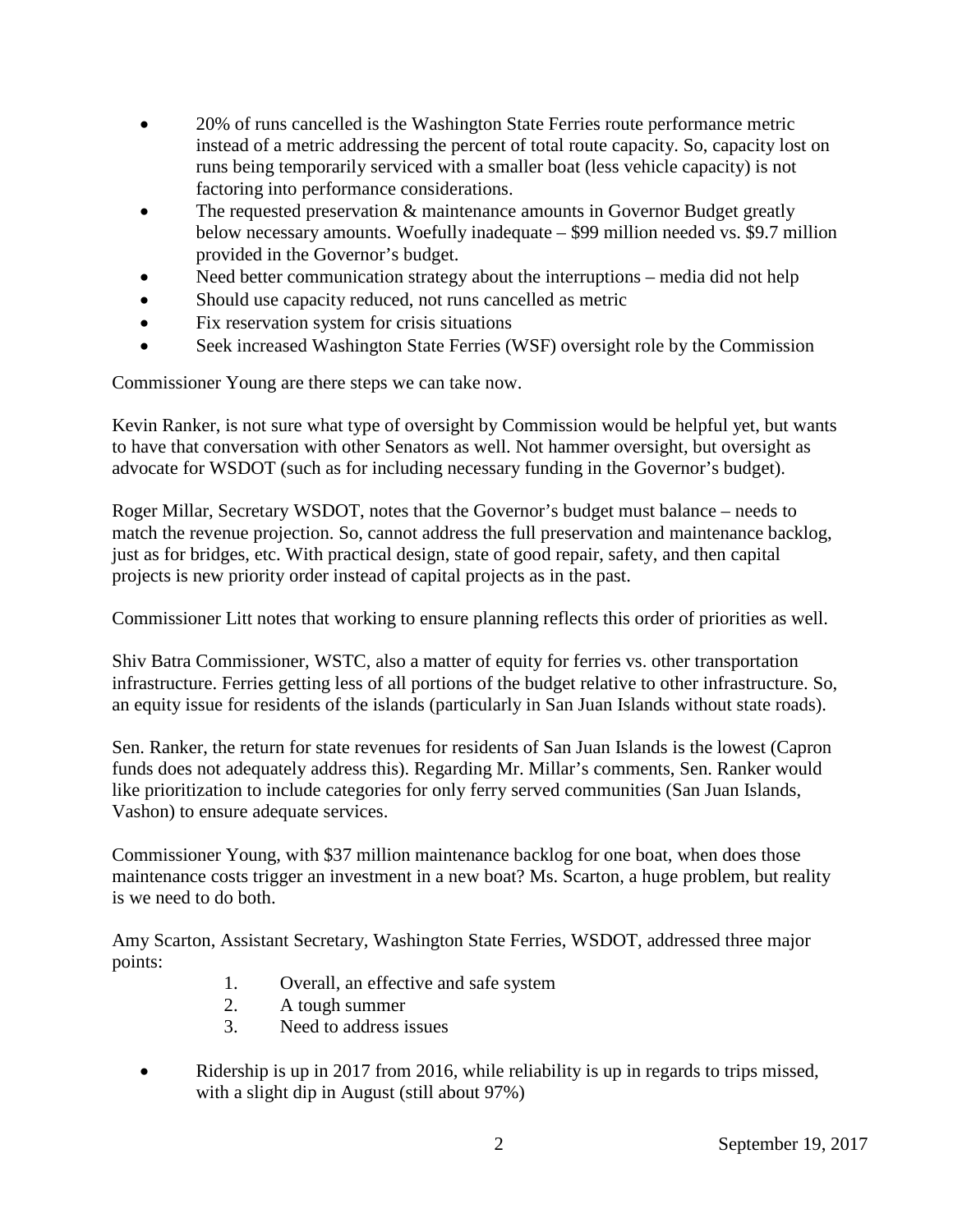- Customer satisfaction is up per FROG survey as well, with #1 concern being parking
- This summer was very tough. Ridership doubles in summer with 18% increase in service time. No additional boats, so use 19 of 22 boats with two in regular maintenance. So, 1 service relief vessel. Transit service standard is 20% of fleet as service relief, so well below that
- Identified the numerous service disruptions that occurred this summer, including a catastrophic crankshaft failure, engine problems, tangled crab pot lines, and a failed generator. In addition, a boat working on half power on Seattle-Bremerton route
- Not all problems specific to the San Juan Islands, but recognized the impacts in San Juan Islands are felt more distinctly with the economic lifeline reliance on ferries
- Making public the long used summer service contingency plan so WSF can have input, and to demonstrate that WSF does work to address service disruptions with a plan.
	- o For example, with no service relief vessel, provides plan for how changes are prioritized, including:
	- Cost for moving the boat and crews
	- **Community impacts**
	- **Ability for boat to fit**
	- Overall, address system-wide impacts when making the decisions
- In San Juan Islands, service disruptions results by month included:
	- o In July: decline in vehicles, increase in passengers
	- o In August: decline in vehicles and passengers
	- o Anacortes to Sidney route: 25% decline in ridership, but with 50% decline in service – were managing well
- Overall, state lost about  $\frac{1}{2}$  million dollars from the service disruptions
- Need to recognize the driving forces behind these service disruptions and impacts:
	- 1. Has never really recovered from I-695 revenue reductions, even with rate increases and service cuts. Has contributed to compounding maintenance issues.
	- 2. With retirement of the steel electric vessels, WSF has fewer boats. WSF wants to address assumptions about capacity needs.
	- 3. Population growth continues
- Leaves state with 2 scenarios:
	- 1. Work together to fund expected service
	- 2. Communicate what the current funds can support to lower the expectations
- Long-range plan is the opportunity to address these challenges, with preservation and maintenance the priority.

# Discussion:

Commissioner Tortorelli, if we had that type of backlog in the Air Force, the planes would not have flown, with safety concerns.

Ms. Scarton, the Coast Guard continues to inspect and certify the boats.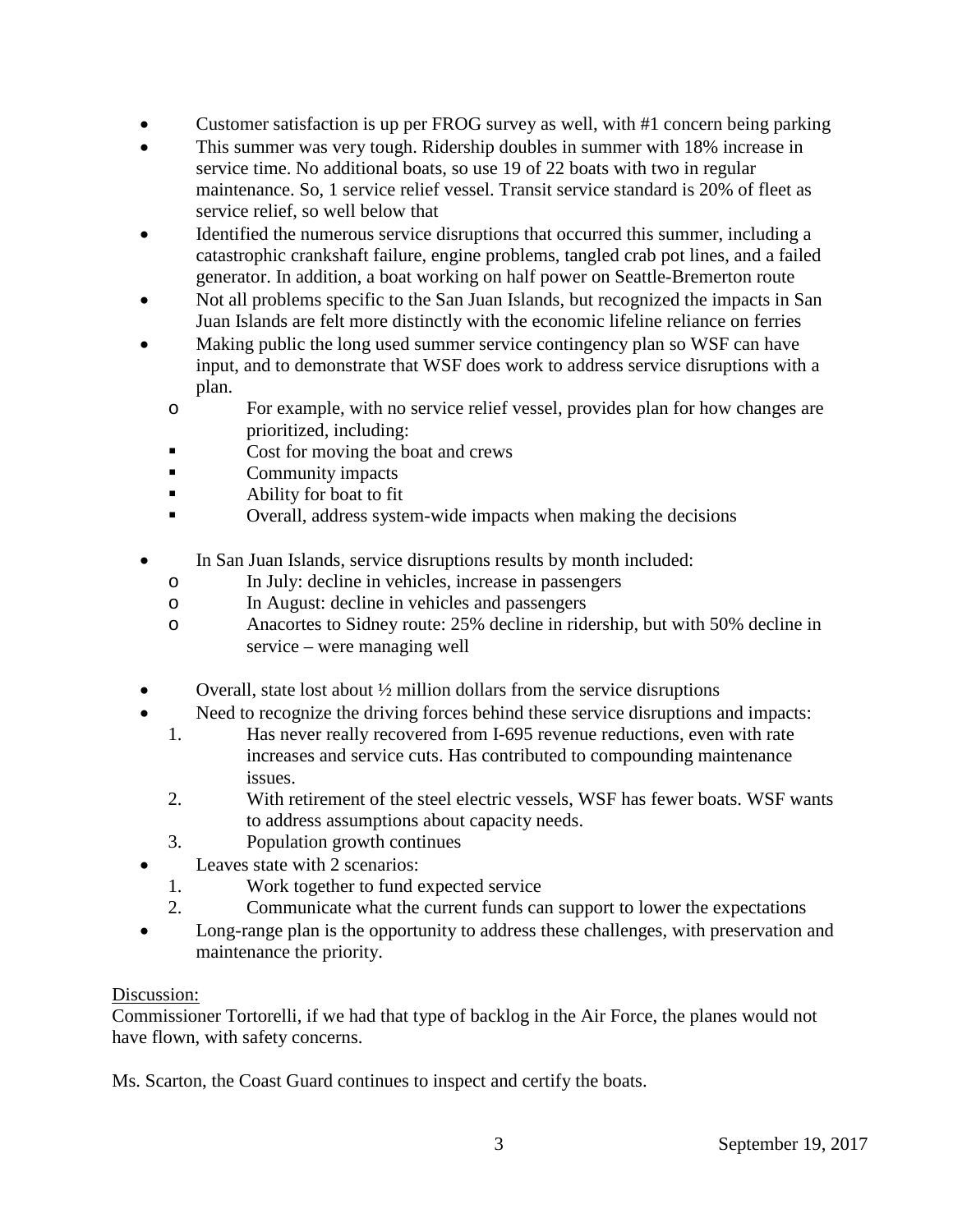Commissioner Tortorelli, yes, but still taking a risk.

Mr. Millar, the on-going maintenance and related route swaps is driven to ensure safety. In regards to capital investment, seeking to address when to replace boats earlier to avoid later costs.

Roy Jennings, Commissioner, WSTC, is there an assessment of costs that could have been saved from failures if maintenance had been done.

Ms. Scarton, we will have to wait for the investigations, though in some cases these were not maintenance issues (such as tangled crab pot lines).

Sen. Ranker noted wait times caused by the service disruptions also problematic – goes back to problems that existed when reservation system went into place.

Mr. Millar, do need to update/upgrade the reservation system, as well as dispatch system to allow for greater flexibility in times of crisis (good news: cost in the hundreds of thousands, not millions). Also, need better communication, including problems about lack of dry dock space, and budget issues for deferred maintenance. He has been beating the preservation drum, but continued push back from some stakeholders (for example port districts).

Commissioner Batra, back to equity issues – 70% fare box recovery too high. Need to direct greater percent of state transportation funds for WSF capital and operations. Need to address in budget and long-term plans. Need to revive the stature of the ferries as a state icon.

Ms. Scarton agrees that we need to prioritize the long-range planning further.

Mr. Millar, His perspective is do not do more with less – do less with less, or do something differently with less. He does not task WSDOT employees with doing more with less, just to get by while leadership works on addressing the problems.

Commission Litt, Sen. Ranker communications much improved between WSF and Commission with Ms. Scarton in place. Sees the communication issue a topic for additional Commission input.

Sen. Ranker, wants to recognize the incredible work by the WSF employees, and thanks Washington State Ferries for recognizing the events of the summer as a crisis.

**Action:** None **Follow-Up:** None at this time

#### **TRANSPORTATION 101**

Carl See, Senior Financial Analyst, WSTC, presented an overview of the fiscal and policy framework of the state transportation system.

# **[Transportation 101](http://www.wstc.wa.gov/Meetings/AgendasMinutes/agendas/2017/September19/documents/2017_0919_BP_4_Transportation101.pdf)**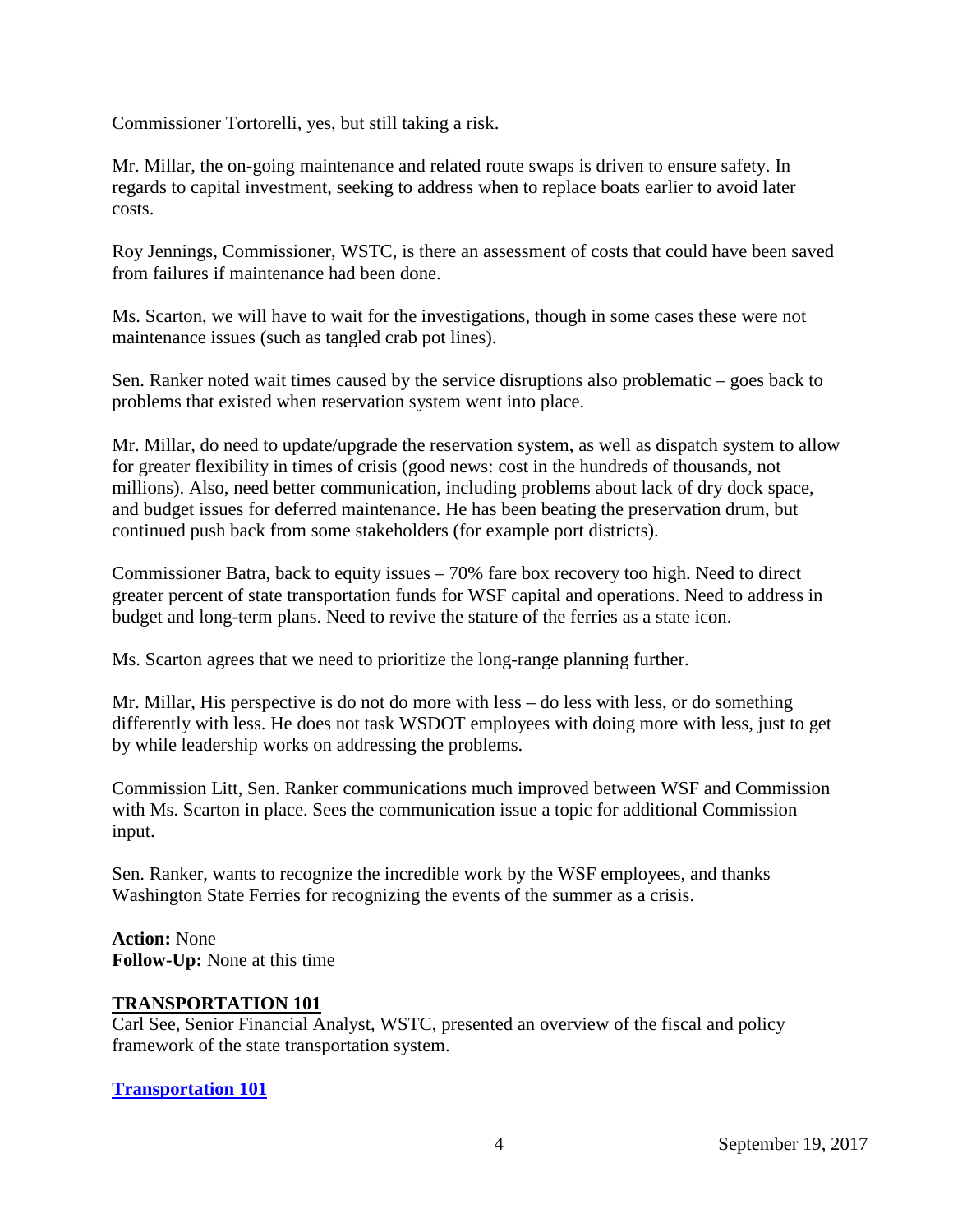# **TRANSPORTATION CHALLENGES AND SUCCESSES ON SAN JUAN ISLAND**

Duncan Wilson, Town Administrator, City of Friday Harbor

- Maintenance  $\&$  preservation a top interest
- Ferry rates a significant concern As opposed to median incomes elsewhere on the island, City of Friday Harbor is a low-income area, with service-level jobs common. Friday Harbor's (full-time) residents are at 75% of median WA household income
	- o Includes clarification provided by Mr. Wilson in response to a follow-up request by Commissioner Serebrin
- Has the lowest return to residents on state revenues paid by county
- Solve the maintenance issues creating economic losses
- Build a second ferry slip and a passenger bridge for unloading to improve efficiencies and safety
- A very challenging year with the ferry service problems
- Review the demographics and household incomes for people in Friday Harbor. Need to enable people who work here to live here

Commissioner Serebrin asked to clarify the 75% reference – now noted above

Commissioner Litt clarified Commissioner Serebrin answer in regards to the sales tax.

Commissioner Jennings, when was the second ferry slip removed? Mr. Rosenfeld in audience notes it was 2005, with it preserved for the summer at local request.

Bill Watson, San Juan County Councilmember, echoes challenges expressed with ferry service

- Recognizes a choice people made to live here, but still seeks to address the challenges. These include:
	- o Transit between islands and to mainland
	- o International air travel to Canada working to improve
	- o Access to medical care, largely provided on mainland. Individuals need definitive means to get to the medical services, as do emergency service vehicles. Ties to improvements to reservation system and service improvements
- Recognizes challenges of the summer faced by Washington State Ferries, and the work of ferry staff

Todd Nicholson, Director, Port of Friday Harbor:

- Not addressing the ferry system, just that the ferries can create big waves by taking the turn too fast in the harbor
- Airport the port's biggest connection to the transportation system, with the state a great partner for years
- Big challenges regarding airport financing for capital projects
	- o \$1 million per year in federal funds for capital projects are available to the port of for "aeronautical uses", such as the airport
	- Aeronautical uses is a port property designation by the federal government
	- o However, 40% of revenues from self-sustaining airports come from nonaeronautical uses (such as marinas).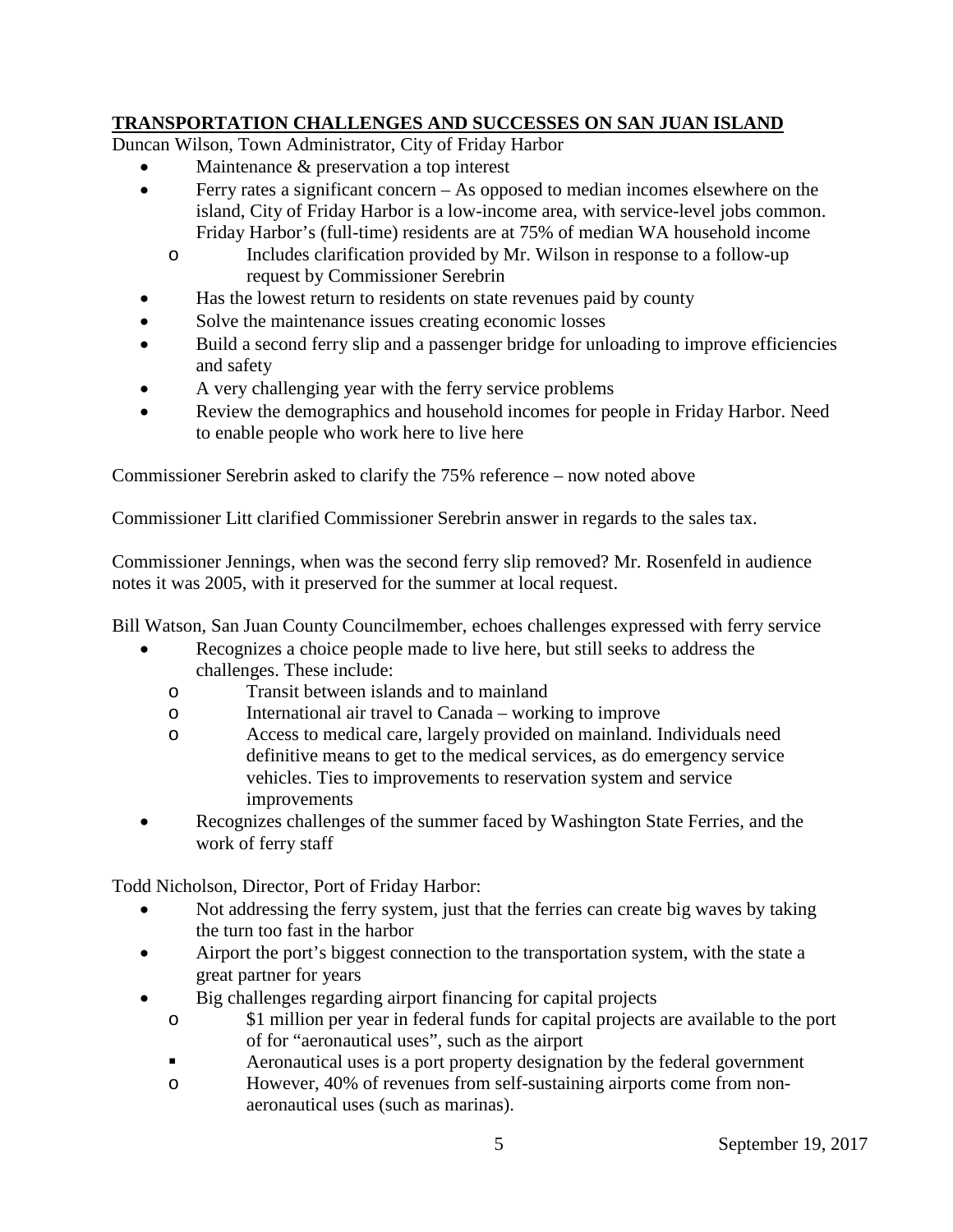Being directed to use the \$1 million per year on aeronautical uses only limits capacity to sustain these non-aeronautical uses

o The Port uses non-aeronautical revenue to support aeronautical uses (airport) operations and maintenance. So inability to use the federal funds on nonaeronautical capital projects limits economic development capacity

Commissioner Tortorelli asked if the port applied for a particular federal grant (Airport Improvement Program grant?) that was recently distributed. Mr. Nicholson said, "No they did not".

Mr. Millar, our new aeronautics manager will be in touch.

Kraig Hansen, Owner, San Juan Transit:

- Private transit provider that serves as the county transit agency
- Ferry service delays created scheduling challenges for the service, but largely maintained schedule. Did add some spontaneous service to meet extra needs
- On Orcas and Lopez, less service time based on demand. Provided shuttle to food services from Lopez ferry line to town for people in line

Commissioner Young, are you making money on Lopez and Orcas services? Mr. Hansen, Orcas Island is subsidizing Lopez Island

Commissioner Jennings, How much is collected from fare box recovery? Mr. Hansen, \$5 per trip with 100% fare box recovery (no sales tax.

Kraig Hansen, Owner, San Juan Transit:

- 2 buses on San Juan, 1 Orcas, 1 Lopez, plus 3 more for additional services
- Largest bus has capacity for 29, most 20, a few 14

**[Transportation in San Juan County](http://www.wstc.wa.gov/Meetings/AgendasMinutes/agendas/2017/September19/documents/2017_0919_BP_5_TransportatioinSanJuanCounty.pdf)**

**Action:** None **Follow-Up:** None at this time

# **TRANSPORTATION CHALLENGES AND SUCCESSES ON ORCAS ISLAND**

Rick Hughes, San Juan County Councilmember, first, thankful for work of WSF/WSDOT, including during the summer crisis:

- As only elected official on Ferry Advisory Committee, does take a system-wide perspective
- Noted that 4 of 5 ferries have gold band on the stack, recognizing 50 years of service – a blessing and a curse
- Noted letter to Governor's Office he wrote to support increased dedicated funding to support paying deferred maintenance, terminals, and vessel construction, an investment that would partly be paid with increased revenues
- Need to increase capital vessel replacement schedule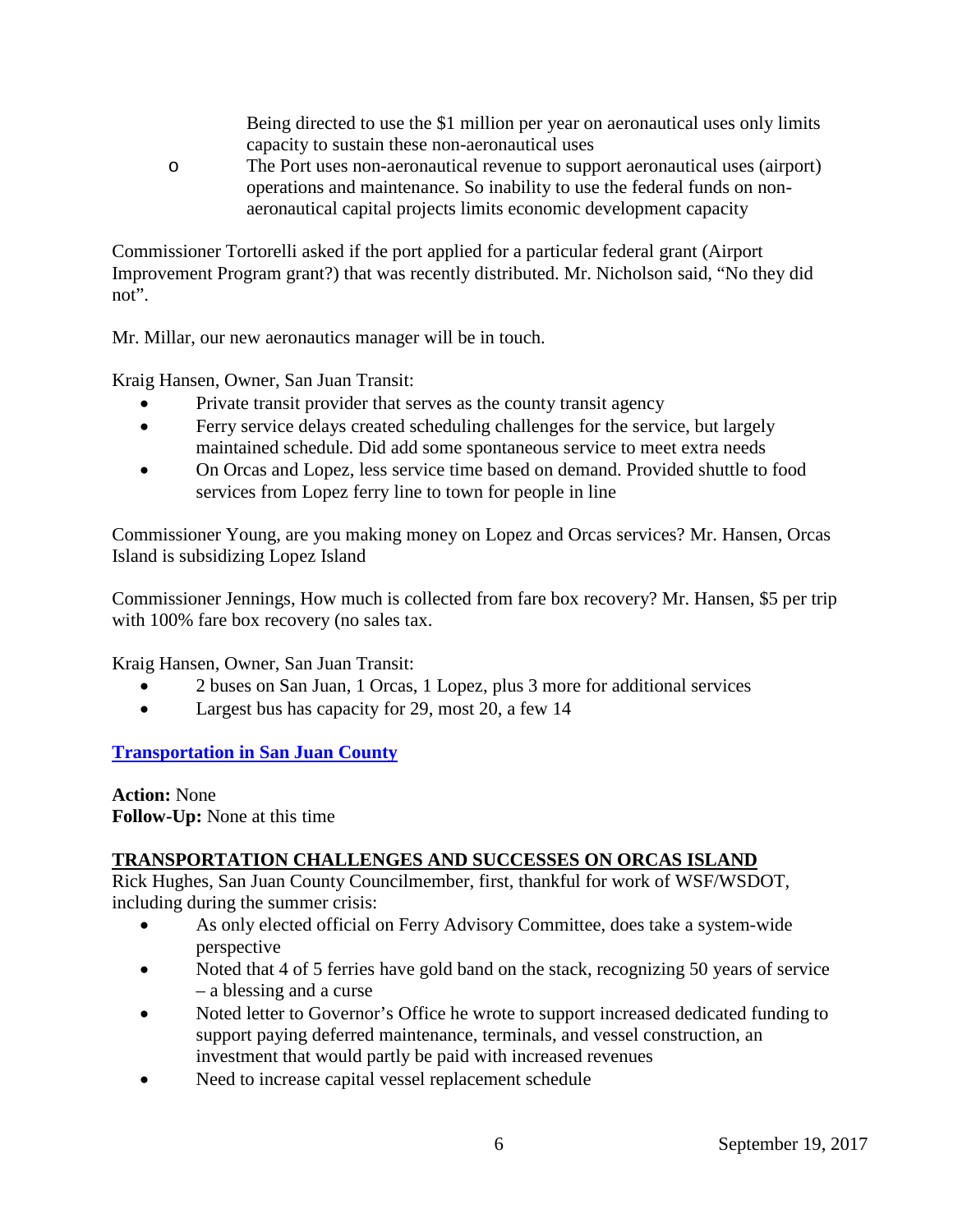- Obtained \$750,000 from state for Orcas Park & Ride, matched with \$500,000 from county – a great first step for multi-model regional and state cooperation; also noted terminal reconfiguration by WSF, and plans by county near the terminal that both provide ADA access
- Farmhouse Gang working on regional transit connections for airport and medical access being drivers
- July ferry ridership down  $7.4\%$  from last year a major economic impact
- Does not agree about San Juan Island residents choosing to live here somehow disqualifying them from services. Everyone in the state has a choice of where to live and the state has the obligation to provide a basic level of infrastructure
- Need to find a way to provide dedicated ferry funding for all purposes
- Looking forward, wants a new terminal in Anacortes, a second slip in Friday Harbor, and improved transit access

# **Action:** None **Follow-Up:** None at this time

# **TRANSPORTATION CHALLENGES AND SUCCESSES ON LOPEZ AND SHAW ISLANDS**

Stephen Adams, Commissioner, Port of Lopez

- Non-staffed aviation airport
- Completing a master plan and working on a handful of projects
- Federal funding covers 90% of project costs (Airport Improvement Program grant?)but state portion of 5% is critical (as noted by Todd Nicholson before), with the other portion being (5%) from local
- Only airport in county without a weather station, which Medevac has made clear, is needed. Not reasonably able to meet FAA standards for installing, so need to address options

Commissioner Young, non-staffed is no small issue – lots of operations work by Commissioners. Also notes that Medivacs are up 20% the last year – an underappreciated role for airports

Jamie Stephens, San Juan County Councilmember, ferry landings with fewer conveniences than the other islands, and no reservations as result of a lack of space.

- Summer crises definitely posed economic impact
- Some had 10 hour waits at times with no bathrooms or food available for people in line, so improved communication is critical, as raised by Ms. Scarton
- For the County, the summer ferry schedule is not scheduled well for the workers here. Mr. Stephens requests a 15 min passenger stop (at Lopez?) to better accommodate county employees. Having a decent paying family wage job is valued, but difficult with high property costs and ferry service challenges
- Mr. Stephens requests a reconfiguration of the Lopez ferry terminal facilities. Traffic has increased since current configuration built, and it's no longer adequate
- Road project relocation to sustain/improve access to Iceberg Point, a designated part of the San Juan Islands National Monument. Built 60 years ago, it now has more housing. Wetlands to consider, erosion threats from sea-level rise, etc.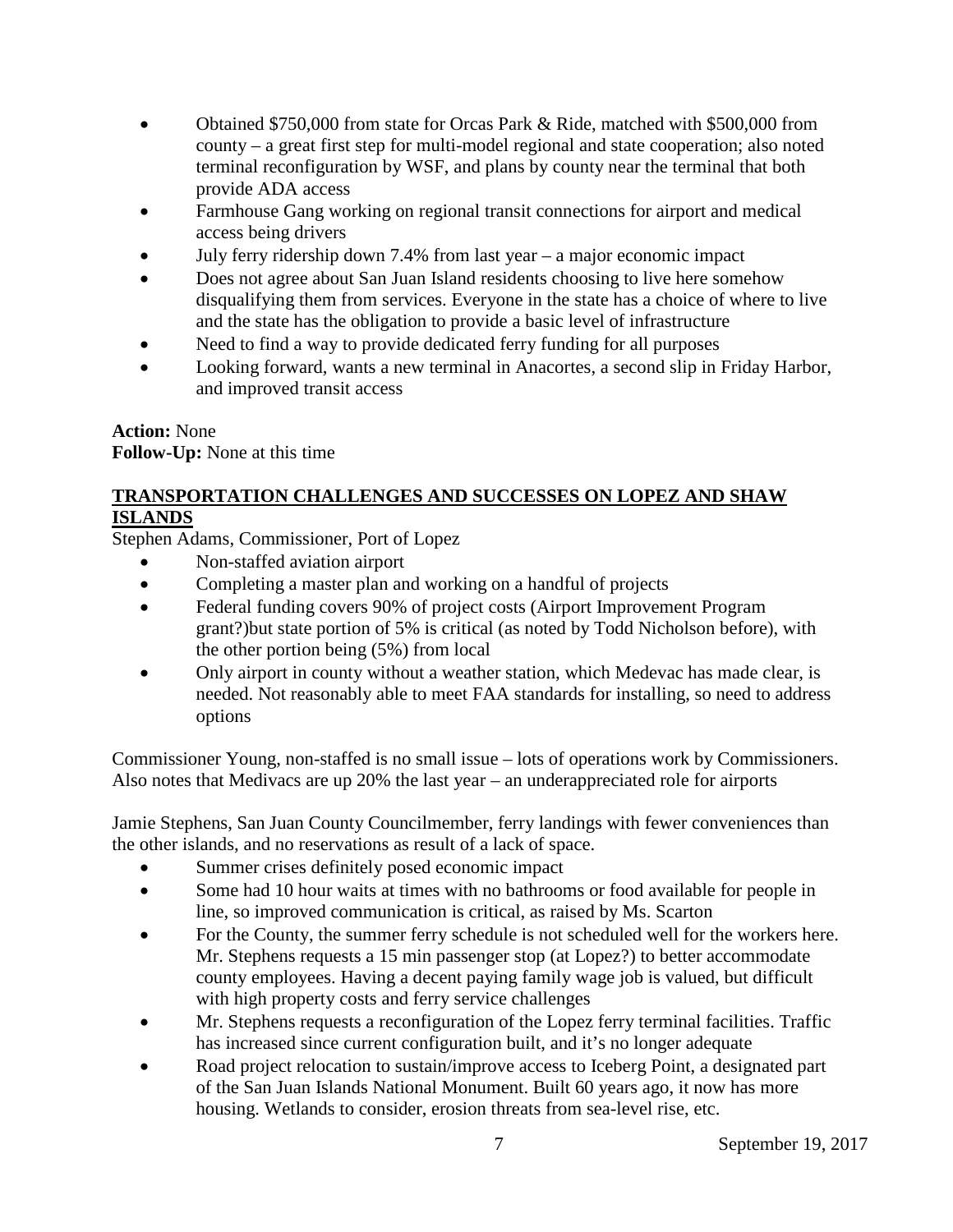Mr. Stephens requests consideration of what is a county's responsibility for road replacement with limited expected lifespan with sea-level rise, or alternatively, with relocation. How to address conflicts with residents and how to address septic issues? Wants addressed in long-range WSDOT planning

Commissioner Young, have you seen an increase in aircraft traffic with the ferry delays? Mr. Adams: with no staff, no specific data, but it did seem like a busy summer.

### **Action:** None **Follow-Up:** None at this time

# **COUNTYWIDE TRANSPORTATION CHALLENGES**

Russ Harvey, Interim Public Works Director, San Juan County:

- 36 year San Juan County Public Works employee and lifelong resident
- Addressing connections between multiple jurisdictions in the county
- County Pop est.: 16,300
- The County does not pave roads on outer islands that are served are dirt/gravel
- There are more private road miles in the county than county road miles: about 300 private road miles
- 60 inhabited islands, with county serving 7, WSF ferries serving 4
- Orcas and Lopez ferry landings quite remote from business centers (about 8 miles and 4 miles, respectively)
- County public works spends about \$62,000 a year on ferry fares
- 7 boats owned by the county
- Numerous private passenger ferry services provide access to unserved islands
- Barge services provide transportation for items that do not fit on ferries
- There are also landing craft style boats providing service to islands without ferry service, and to move gasoline and propane (not allowed on ferries)
- County maintains a series of a dozen maritime facilities, plus additional nonmaintained facilities for the seven served islands. These provide vital links for the county on these islands
- Can legally use road funds to maintain these facilities thanks to legislation pushed by Commissioner Hughes

Colin Huntemer, Engineer, San Juan County:

- Discussing partnerships that are vital for successful projects
- Serve as local experts when working with partners on projects in the county, whether in a lead or supportive role for the project
- Helps maximize dollars spent on getting work on the ground despite regulatory requirements that can be costly, and despite competing timelines and priorities. The regulatory entitlement structure needs to be streamlined to support use of project dollars on the ground.
- Regarding the coastal road project on Lopez, one challenging question has been who to talk with about regulatory requirements, etc. for such a project. Very little clarity.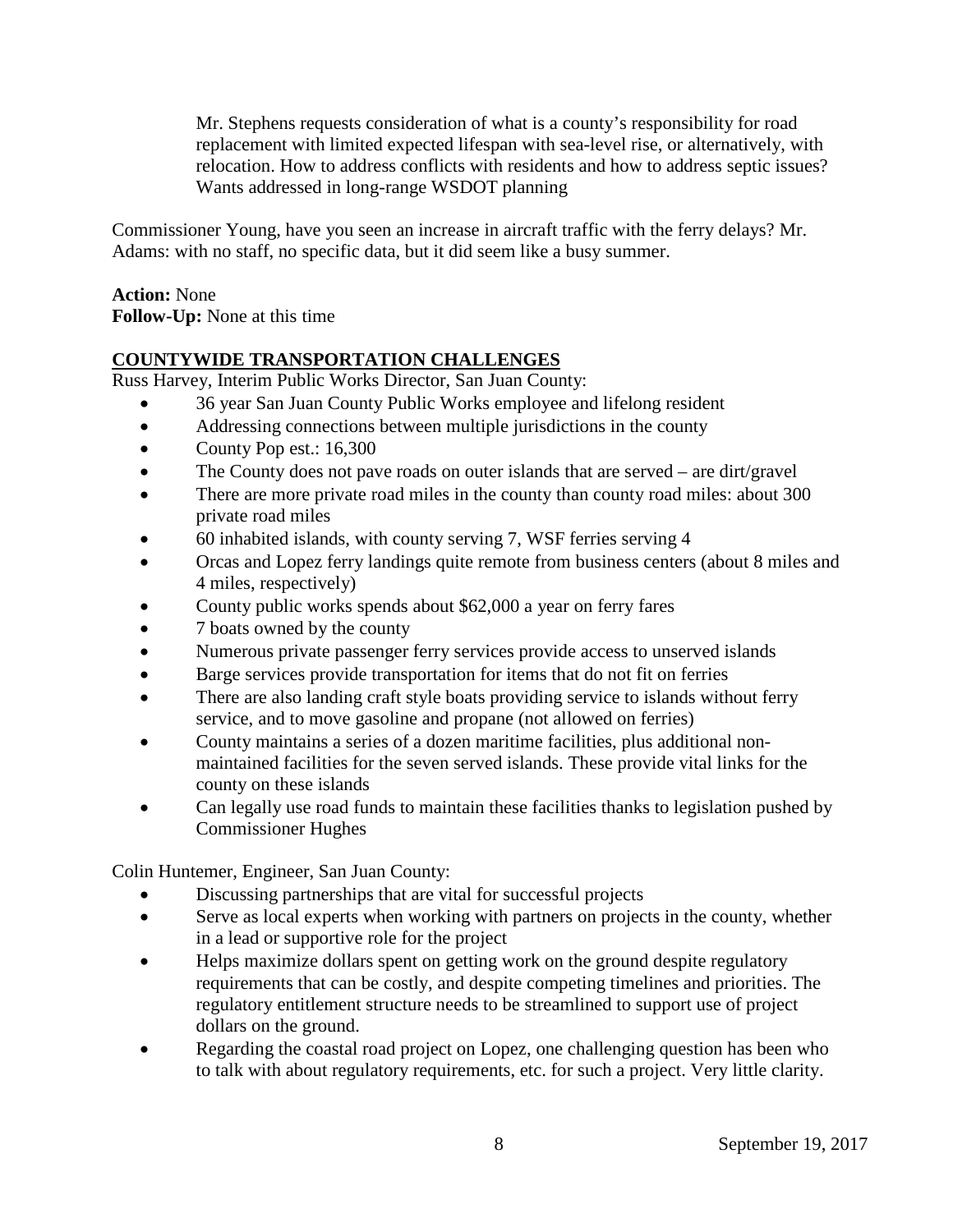- Marine farm to market roads are essential includes the county marine terminal facilities
- When vehicles from a state facility bleeds onto county roads, it becomes a great time for partnership. Successful on Orcas (Park & Ride), needs more on Lopez.
- Look how to stretch transportation dollars with regulatory streamlining
- Use County as on the ground experts for partnering on projects

Jim Corenman, Chair, Ferry Advisory Committee member:

- 7 members on the San Juan County Ferry Advisory Committee (FAC)
- Provide advisory feedback on fares
- Seat on the FAC Exec Council and FAC-T and long-range plan team
- Counted 20 days with reduced service in July August 2017
- Biggest loss is the loss of confidence that the boat will travel loss of confidence in WSDOT, WSF
- Huge economic impact

Mr. Corenman was struck by Senator Ranker's comments that only 10% of maintenance needs are actually funded in the budget.

- Concerned that this summer is the new normal for breakdowns does not think the county could withstand or accept that
- Supports second ferry slip at Friday Harbor, and improvements to Lopez Island ferry terminal

Commissioner Young noted that FAC puzzles out the schedule each year, an under-appreciated task. Reiterates Mr. Corenman's and Ms. Scarton's statement about adjust funding or expectations, with funding the only acceptable solution.

# **Action:** None

**Follow-Up:** None at this time

# **WASHINGTON STATE FERRIES**

Ray Deardorf, Planning Director, Washington State Ferries, WSDOT and Stephanie Cirkovich, Director, Community Services & Planning, Washington State Ferries, WSDOT:

- 1999, 2009, 2019 plans
- 2009 plan accomplishments largely met everything called for
- 2040 Requirements addressed, including collaboration with multiple other plans
- Discussion on operational strategies

Mr. Millar, these get to some of what Sen. Ranker spoke to this morning regarding the role of the Commission for operational oversight

• Addresses 2017 legislative guidance

Commissioner Tortorelli, timeframe for when we need to replace the next boat?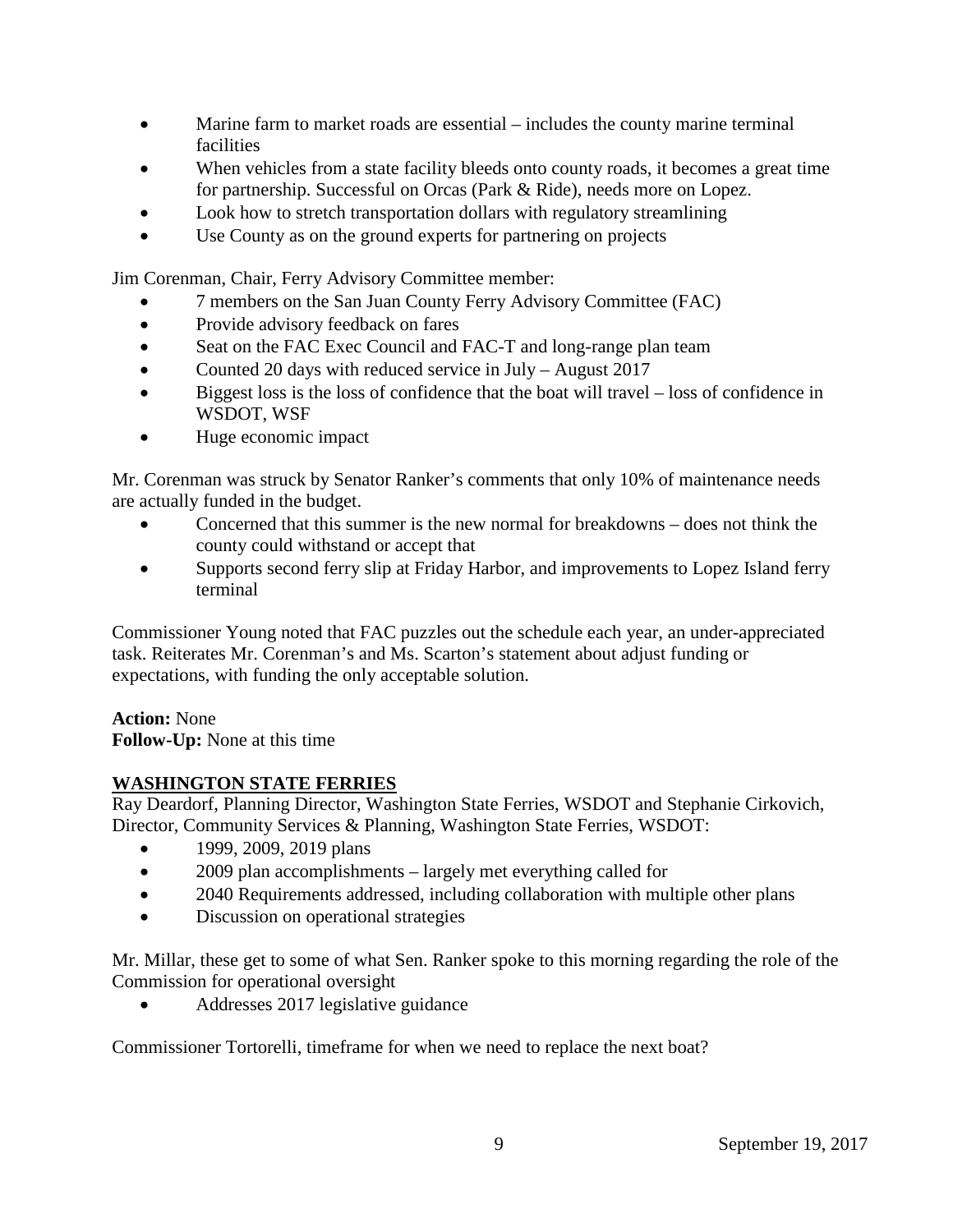Mr. Deardorf, have assumed vessels can last 60 years, with one vessel five years from that mark, and four larger vessels 10 years from that mark, with the large vessels having more frequent problems. May need to reconsider the 60-year assumption.

Mr. Millar, other considerations are what propulsion mechanisms to invest in; disruptive transportation technology impacts, such as autonomous vehicles – how that impacts vehicle vs. passenger ridership; how to integrate with door-to-door planning instead of just dock-to-dock? All topics to address before buying new boats.

Commissioner Batra agreed with need to plan for disruptive technologies, including use of passenger only ferries.

Mr. Millar, need to remember that vehicle capacity will remain for freight, regardless.

Mr. Hughes, please remember to consider local needs with the long-term visioning – autonomous vehicle services will not be on Orcas and Lopez at same time as being adopted in Seattle.

Ms. Cirkovich, stakeholder engagement planned with six categories of stakeholders all contributing input for the long-range plan

- Very ambitious timeline for developing long-range plan have about 15 months
	- o Four with Policy Advisory Group (PAG) & Technical Advisory Group (TAG) groups, 3 more with Executive Advisory Group (EAG), and additional public input
	- o Looking ahead, finalizing scope and hiring consultant (hopefully) by November 2017
	- o Next TAG/PAG: September 21
	- o Next EAG: December
	- o Complete: Update to legislature in summer 2018/ present final plan to legislature in January 2019

Mr. Millar, seeking consent, not consensus; aggressive timeline for the number of stakeholder's involved and public engagement necessary

Commissioner Young, did I hear no new boats until this is complete?

Mr. Millar, with update in summer 2018, could move for requesting new boats in 2019 session. Partly depends on type of boat (already designed model or not) and propulsion, but mostly comes down to a source of revenue. Overall, cannot pit one part of state against another – need to have an informed discussion about the needs across the state; the long-range plan will help with this.

Mr. Deardorf discussed the Interisland & Sidney, BC services:

- Reviews routes details
	- o Anacortes-San Juan's: 1.9 million passengers / 843,000 vehicles
	- o Interisland: 103,000 vehicles, no passenger data
	- o Sidney: 49,000 vehicles, 146,000 passengers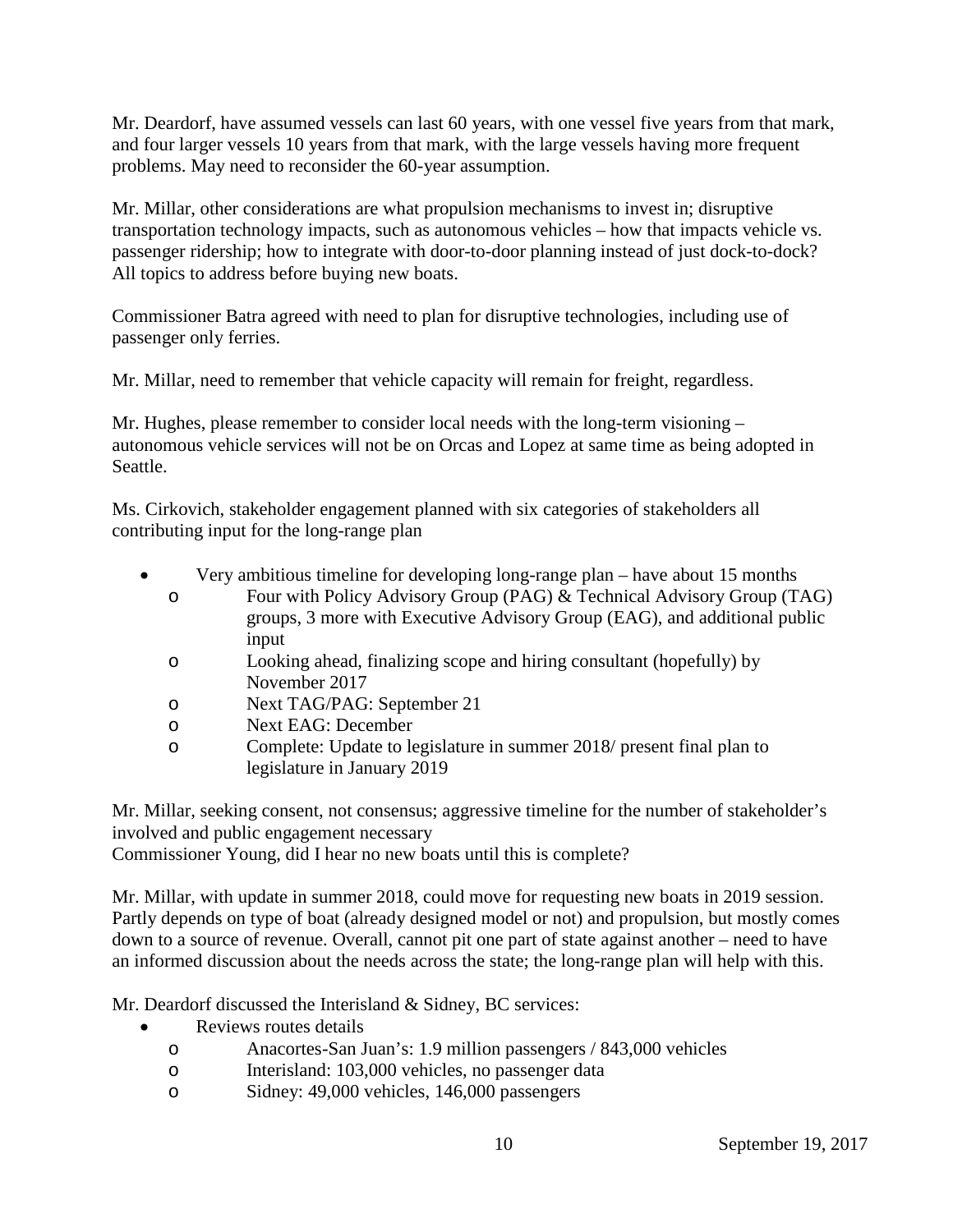- Interisland service started in 1978/1979 with early experiments, with some service in 1980s; year round service began in 1990
	- o Able to divert the boat to Anacortes on Friday and Sunday to assist with peak traffic
	- o The faster MV Sealth scheduled to replace the retiring Evergreen class vessel by 2019
- Sidney, B.C. service
	- o Only two vessels available with special requirements for the international travel.
	- o Ridership has declined since peaks of mid-1970s through 1980s. In part, increased competition from BC Ferries and Victoria clipper. Ridership has stabilized over the last 10 years or so
	- o Necessary coordination with Canada Customs & Immigration and US. Additional revenue from Duty Free store

# **[Washington State Ferries 2040 Long Range Plan](http://www.wstc.wa.gov/Meetings/AgendasMinutes/agendas/2017/September19/documents/2017_0919_BP_6_2040LongRangePlan.pdf) [Washington State Ferries Interisland and Sidney, B.C.](http://www.wstc.wa.gov/Meetings/AgendasMinutes/agendas/2017/September19/documents/2017_0919_BP_6_InterislandandSidneyBC.pdf)**

**Action:** None **Follow-Up:** None at this time

# **PRIVATE SECTOR TRANSPORTATION OPTIONS TO THE ISLAND**

Todd Banks, President, Kenmore Air:

- Good summer for operations, but no windfall from the service problems resources already committed
- 70+ years in business with several employees in San Juan Islands
- $\bullet$  100,000?+ riders per year 9-10,000 per month in summer, about 1,000 or so in winter
	- o 1/3 professional commuters
	- o 1/3 people visitors with cabins/family here
	- o 1/3 weekend getaways
- Sees increased travel from the tech crowd here looking to expand peak shoulder months
- Lose money in winter still a challenge to address
- Question: is this the Washington State Utilities and Transportation Commission? Ms. Griffith: nope, not us
- Importance of Lake Union and Boeing Field incredibly important, but bureaucracies of each are very challenging:
	- o City perceives Kenmore Air as tour operator with 5 min tours around Space Needle, or for rich people taking fishing trips to Alaska;
	- o Kenmore Air wants to emphasize the value of the service to parts of the state, such as the San Juan Islands
	- o As small business, feels it's difficult working with government agencies, particularly with compliance
- Thankful for San Juan community. Focused on expanding shoulder seasons and optimistic about the opportunities ahead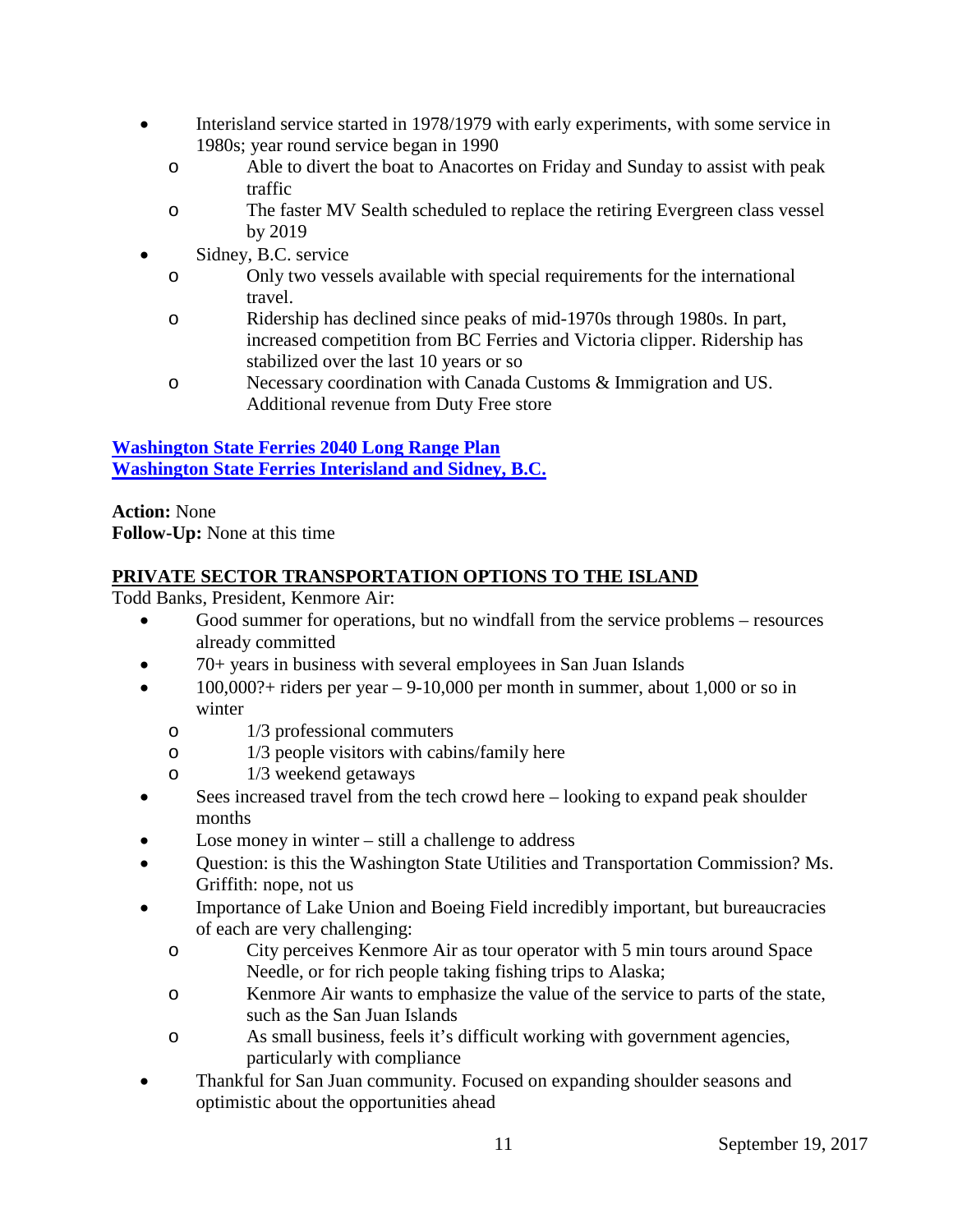Commissioner Young, how are landing conditions working out for Lopez, etc.? Mr. Banks, progressing though long process – almost to finish line.

Commissioner Young, on Lopez, becoming more aware of how many professionals use the service.

Loren DeShon, Operations Director, Westwind Aviation:

Strictly charter business here out of Friday Harbor. Here about 15 years. Flies to multiple San Juan Islands – 11 islands have airstrips – much more than, say, Gulf Islands, B.C. Three passengers in airplanes. Flies throughout state, Idaho, Canada. Would fly more, but a pilot shortage creating difficult. (Kenmore Air: 9-10 passengers per plane).

Discussion:

Ms. Griffith, what is your fare structure, especially as costs for car travel increases?

Mr. Banks, it covers costs, plus a bit of margin with extra on Friday and Sunday to manage demand. Seek 65-70% load factors: About \$160 each way to Seattle, with frequent flyer at about \$135.

Mr. DeShon, about \$375 to charter the plane to Seattle each way

Commissioner Batra, are you seeking to capture pre/post cruise ship traffic?

Mr. Banks has been a big challenge to crack into that market – no material impact. People seem to be saving money for the cruise trip itself.

Commissioner Batra, with 1/3 professional and 1/3 residents, etc., door-to-door service?

Mr. Banks, no, just to scheduled locations, though some charters.

Commissioner Tortorelli: Any seaplanes for fighting fires? Mr. Banks, not us, but 1/3 of revenue from parts, etc. – a competitor is building some seaplanes for fire fighting

#### **Action:** None **Follow-Up:** None at this time

# **TRANSPORTATION, TOURISM AND ECONOMIC DEVELOPMENT**

Deborah Hopkins Buchanan, Executive Director, San Juan Islands Visitor Bureau

- Note: serves on San Juan Island Ferry Advisory Committee as business representative
- Tourism an important economic driver for San Juan Islands \$211 million spent by visitors in San Juan County in 2016. Eases tax burden on local residents
- Agrees that this has been the worst summer for ferry service
- Most businesses and visitors love the reservation system the predictability is great
- Service and reliability critical to residents, small businesses, and visitors
- WSF terminals and employees are most people's first impression of San Juan Islands, and the boats are a tourist destination in themselves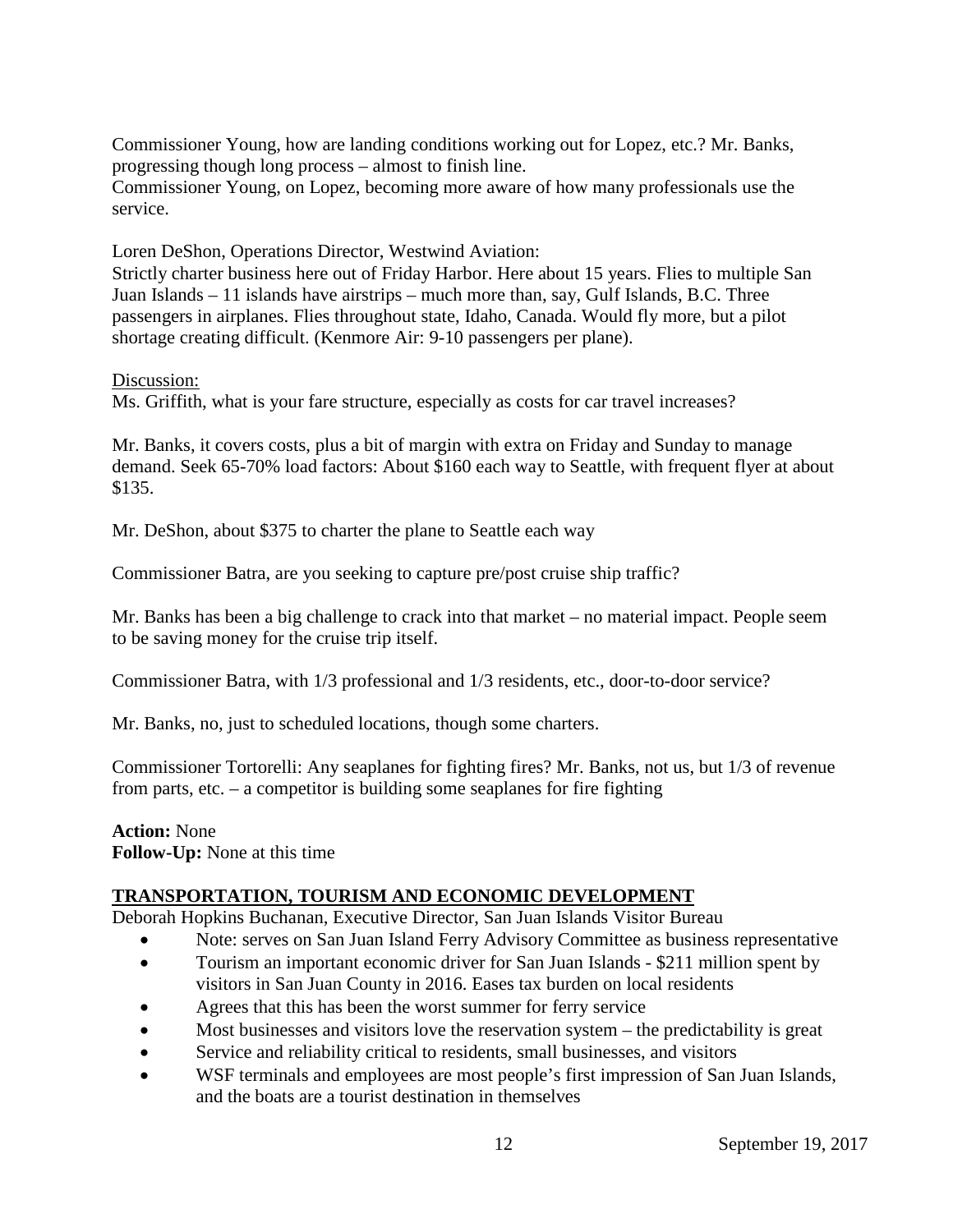- Washington State Ferries are responsible for transporting 85% of visitors
- San Juan Islands Visitors Bureau slogan: "Getting here is half the fun!" However, when media hypes up the service problems, it is a big hit to businesses.
- The summer months are critical for business, so the service disruptions are difficult
- Some business owner feedback could use passenger ferry service
- Will know around November 1 about revenue impacts of the 20 or so days of service interruption this summer
- Need maintenance  $&$  preservation funding
- Need a back-up boat on demand in San Juan Islands
- Need pro-active action like a (good) business, not reactive
- Need zip code data from ferries and reservation system
- Would like later "reasonable" ferry scheduled in the summer from Friday Harbor to Anacortes (between 6:30 p.m. and 10 p.m.)
- Allow walk-ons on International ferry for coming up to Friday Harbor
- Need crossing guards funded
- Clean ferries and cheerful staff needed
- Better year-round connections from Anacortes
- 1-2 passenger ferry service in summer months could help, along with more parking in Anacortes

### Discussion:

Commissioner Batra, regarding passenger ferries, King County already operating, along with Kitsap County. King County considering Lake Washington service and Tacoma considering service to Seattle. Encourages their support for pushing and planning for more of the same in San Juan County.

Mr. Millar, a couple of things to do as a team.

- 1. We can update reservation system to be more nimble for a crisis. Would love their ideas on how to make improvements.
- 2. We need better direct communication with each other instead of engaging through the media regarding problems

Ms. Buchanan agrees it can be of value to work on joint talking points. Regarding media problems, Chamber director had quotes taken out of context in large part.

Victoria Compton, San Juan County Economic Development Council

- Highest business licenses per capita for a county in the full state
- Thanks for the Commission's engagement
- 4<sup>th</sup> generation small business owner
- Breakdowns impact businesses bottom-line, biz and customer trust; impact on medical needs; impact on paying overtime impact on delivering goods to San Juan Islands
- A good wake-up call that can help force us to improve planning
- All of us need to own this as an issue, as the problems are only bound to get worse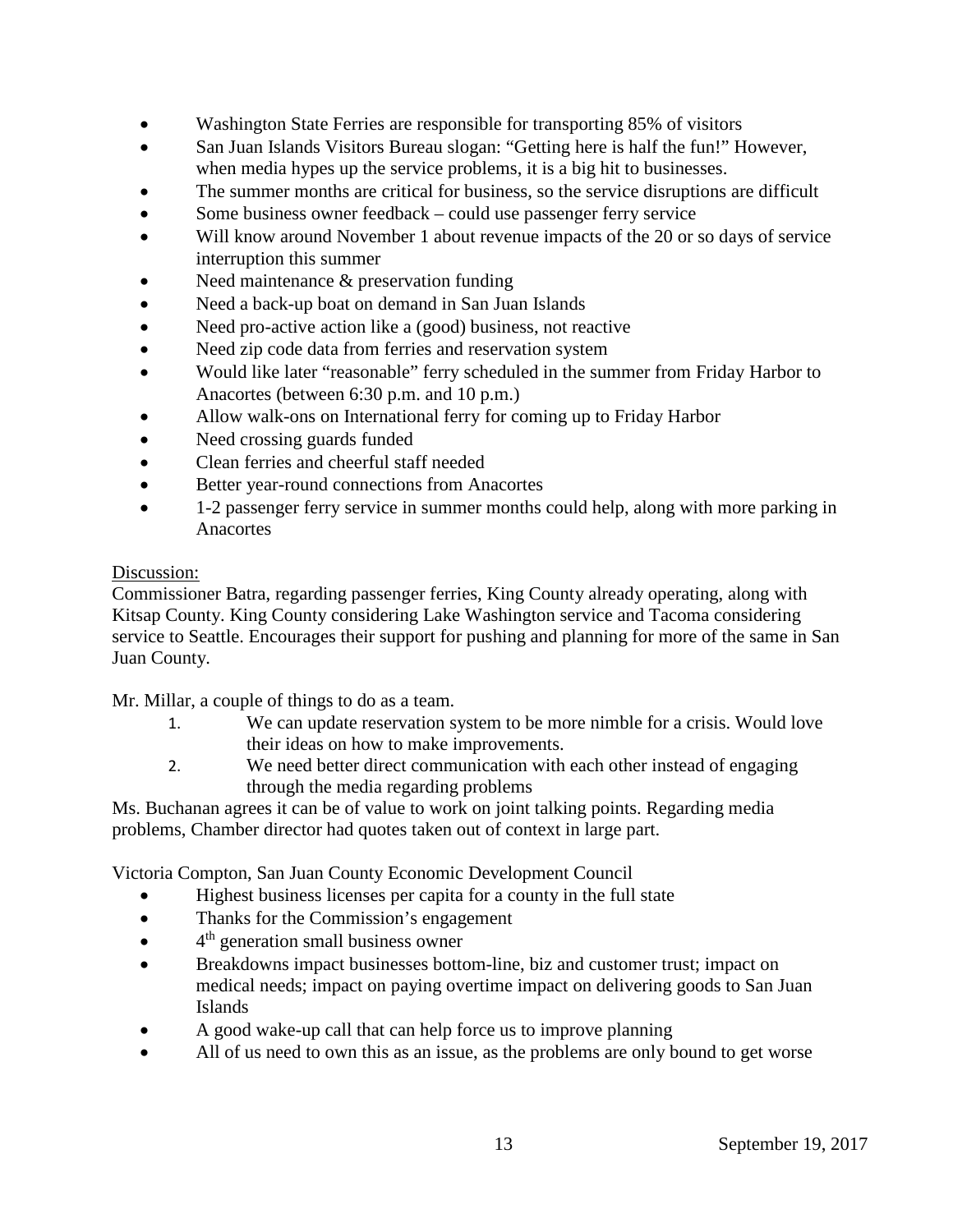Discussion:

Commissioner Young, Have you seen any change in business usage with the reservation system (good or bad)?

Ms. Compton, some transition time, especially for residents, but businesses are generally supportive. One issue is that it is a bit clunky. In addition, as people now rely on the reservation system, breakdowns become more disruptive to that trust.

**Action:** None **Follow-Up:** None at this time

#### **PUBLIC COMMENT**

#### Dan Behring:

Reservation system – with 90% of vessel capacity set aside for reservations, people do not trust that they can get on the boat with the 10% of capacity remaining for stand-by customers. For one-off deliveries, rely on making reservations at 7 a.m. two days before sailings (when last 30% of reservation capacity is released) to ensure delivery of goods to the islands.

Fares: the increasing separation between vehicle and passenger fares increasingly burdens San Juan Island residents, as walk-on is not a legitimate option.

Randy Gaylord, San Juan County Prosecuting Attorney:

Wants to speak to reliable interisland service – need options for interisland commuters that does not require being away from home for 12 hours. Was much better 20 years ago, and the winter schedule works well. Summer schedule is the problem.